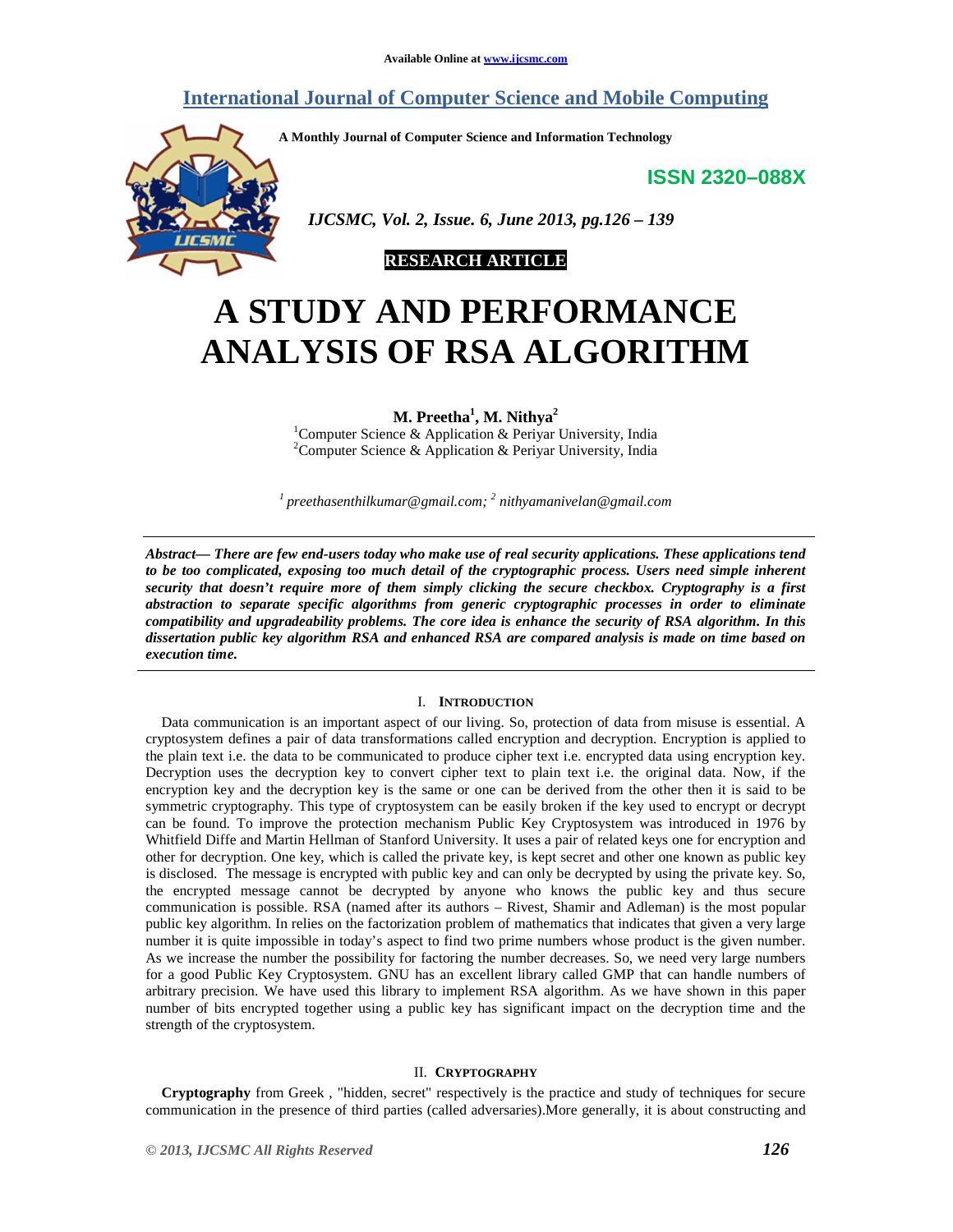analyzing protocols that overcome the influence of adversaries and which are related to various aspects in information security such as data confidentiality, data integrity, authentication, and non-repudiation. Modern cryptography intersects the disciplines of mathematics, computer science, and electrical engineering. Applications of cryptography include ATM cards, computer passwords, and electronic commerce.

Cryptography prior to the modern age was effectively synonymous with *encryption*, the conversion of information from a readable state to apparent nonsense. The originator of an encrypted message shared the decoding technique needed to recover the original information only with intended recipients, thereby precluding unwanted persons to do the same. Since World War I and the advent of the computer, the methods used to carry out cryptology have become increasingly complex and its application more widespread.

Modern cryptography is heavily based on mathematical theory and computer science practice. Cryptographic algorithms are designed around computational hardness assumptions, making such algorithms hard to break in practice by any adversary. It is theoretically possible to break such a system but it is infeasible to do so by any known practical means. These schemes are therefore termed computationally secure; theoretical advances and faster computing technology require these solutions to be continually adapted. There exist informationtheoretically secure schemes that provably cannot be broken even with unlimited computing power—an example is the one-time pad—but these schemes are more difficult to implement than the best theoretically breakable but computationally secure mechanisms.

#### **2.1 CRYPTOGRAPHY KEY BASICS**

The two components required to encrypt data are an algorithm and a key. The algorithm generally known and the key is kept secret.

The key is a very large number that should be impossible to guess, and of a size that makes exhaustive search impractical.

In a symmetric cryptosystem, the same key is used for encryption and decryption. In an asymmetric cryptosystem, the key used for decryption is different from the key used for encryption.

#### **2.2 KEY PAIR**

In an asymmetric system the encryption and decryption keys are different but related. The encryption key is known as the public key and the decryption key is known as the private key. The public and private keys are known as a key pair.

Where a certification authority is used, remember that it is the public key that is certified and not the private key. This may seem obvious, but it is not unknown for a user to insist on having his private key certified!

#### **2.3 KEY COMPONENT**

Keys should whenever possible be distributed by electronic means, enciphered under previously established higher-level keys. There comes a point, of course when no higher-level key exists and it is necessary to establish the key manually.

A common way of doing this is to split the key into several parts (components) and entrust the parts to a number of key management personnel. The idea is that none of the key parts should contain enough information to reveal anything about the key itself.

Usually, the key is combined by means of the exclusive-OR operation within a secure environment.

 In the case of DES keys, there should be an odd number of components, each component having odd parity. Odd parity is preserved when all the components are combined. Further, each component should be accompanied by a key check value to guard against keying errors when the component is entered into the system.

A key check value for the combined components should also be available as a final check when the last component is entered.

A problem that occurs with depressing regularity in the real world is when it is necessary to re-enter a key from its components. This is always an emergency situation, and it is usually found that one or more of the key component holders cannot be found. For this reason it is prudent to arrange matters so that the components are distributed among the key holders in such a way that not all of them need to be present.

For example, if there are three components (C1, C2, C3) and three key holders (H1, H2, H3) then H1 could have (C2, C3), H2 could have (C1, C3) and H3 could have (C1, C2). In this arrangement any two out of the three key holders would be sufficient.

#### III. **TYPES OF CRYPTOGRAPHY**

#### **3.1 Symmetric-key cryptography**

Symmetric-key cryptography refers to encryption methods in which both the sender and receiver share the same key.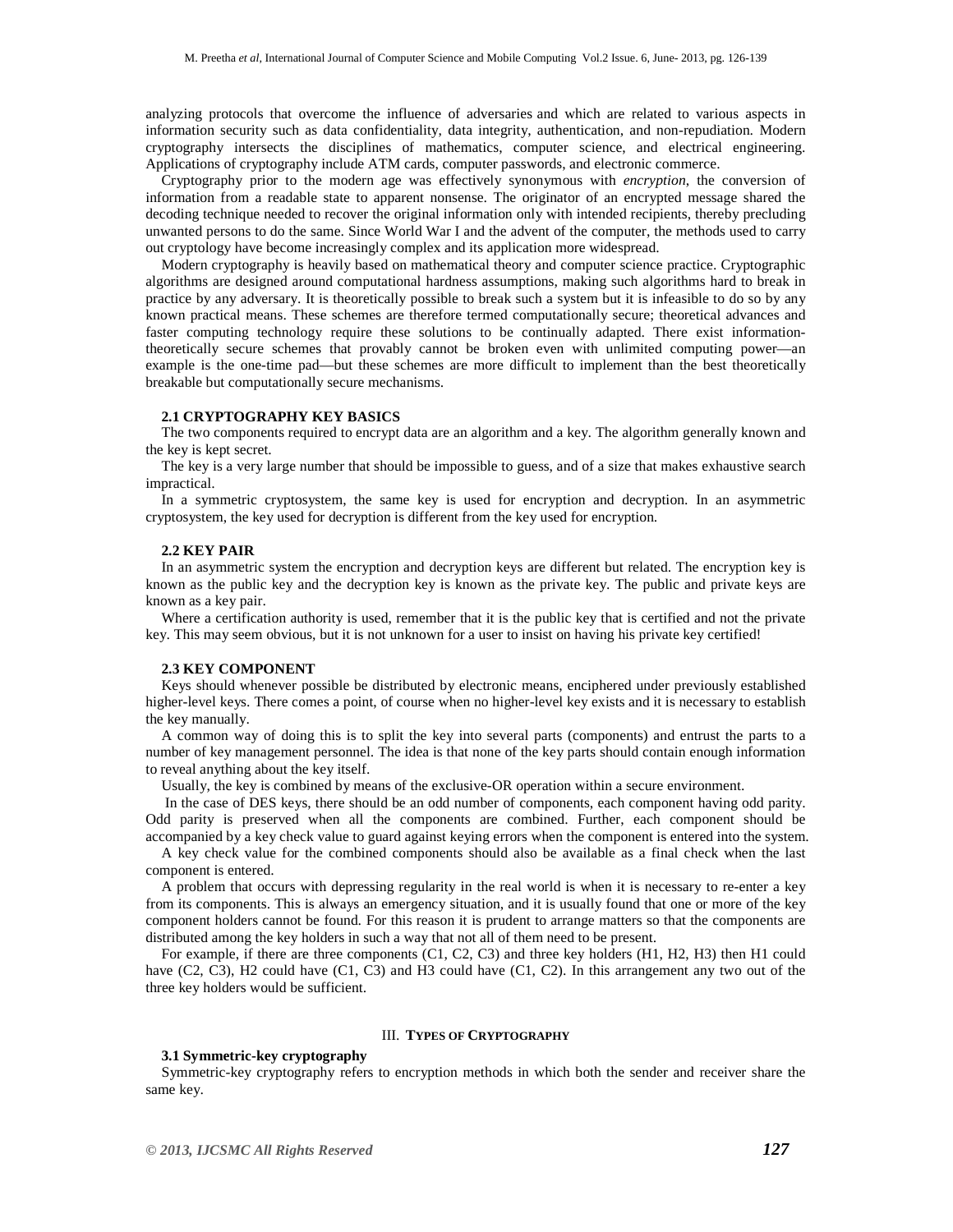Symmetric key ciphers are implemented as either block ciphers or stream ciphers. A block cipher enciphers input in blocks of plaintext as opposed to individual characters, the input form used by a stream cipher.

The data Encryption Standard(DES) and the Advanced Encryption Standard(AES) are block cipher designs which have been designated cryptography standards by the US government Despite its deprecation as an official standard, DES remains quite popular, it is used across a wide range of applications, from ATM encryption to email privacy and secure remote access. Many other block ciphers have been designed and released, either considerable variation in quality. Many have been thoroughly broken,, such as FEAL.

Stream ciphers, in contrast to the 'block' type, create an arbitrarily long stream of key material, which is combined with the plaintext bit-by-bit or character –by-character, somewhat like the one time pad. In a stream cipher, the output stream based on a hidden state which changes as the cipher operates.



**3.1.1 Symmetric key Cryptography** 

# **3.2 Asymmetric key Cryptography**

**Public-key cryptography** refers to a cryptographic system requiring two separate keys, one of which is secret and one of which is public. Although different, the two parts of the key pair are mathematically linked. One key locks or encrypts the plaintext, and the other unlocks or decrypts the cipher text. Neither key can perform both functions by itself. The public key may be published without compromising security, while the private key must not be revealed to anyone not authorized to read the messages.

Public-key cryptography uses asymmetric key algorithms (such as RSA), and can also be referred to by the more generic term "asymmetric key cryptography." The algorithms used for public key cryptography are based on mathematical relationships that presumably have no efficient solution. Although it is computationally easy for the intended recipient to generate the public and private keys, to decrypt the message using the private key, and easy for the sender to encrypt the message using the public key, it is extremely difficult (or effectively impossible) for anyone to derive the private key, based only on their knowledge of the public key.

 This is why, unlike symmetric key algorithms, a public key algorithm does *not* require a secure initial exchange of one (or more) secret keys between the sender and receiver. The use of these algorithms also allows the authenticity of a message to be checked by creating a digital signature of the message using the private key, which can then be verified by using the public key. In practice, only a hash of the message is typically encrypted for signature verification purposes.



## **3.3 Block Cipher and Stream Cipher Cryptanalysis Definition of Block Cipher**

Block ciphers encrypt information by breaking it down into blocks and encrypting data in each block. A block cipher encrypts data in fixed sized blocks (commonly of 64 bits).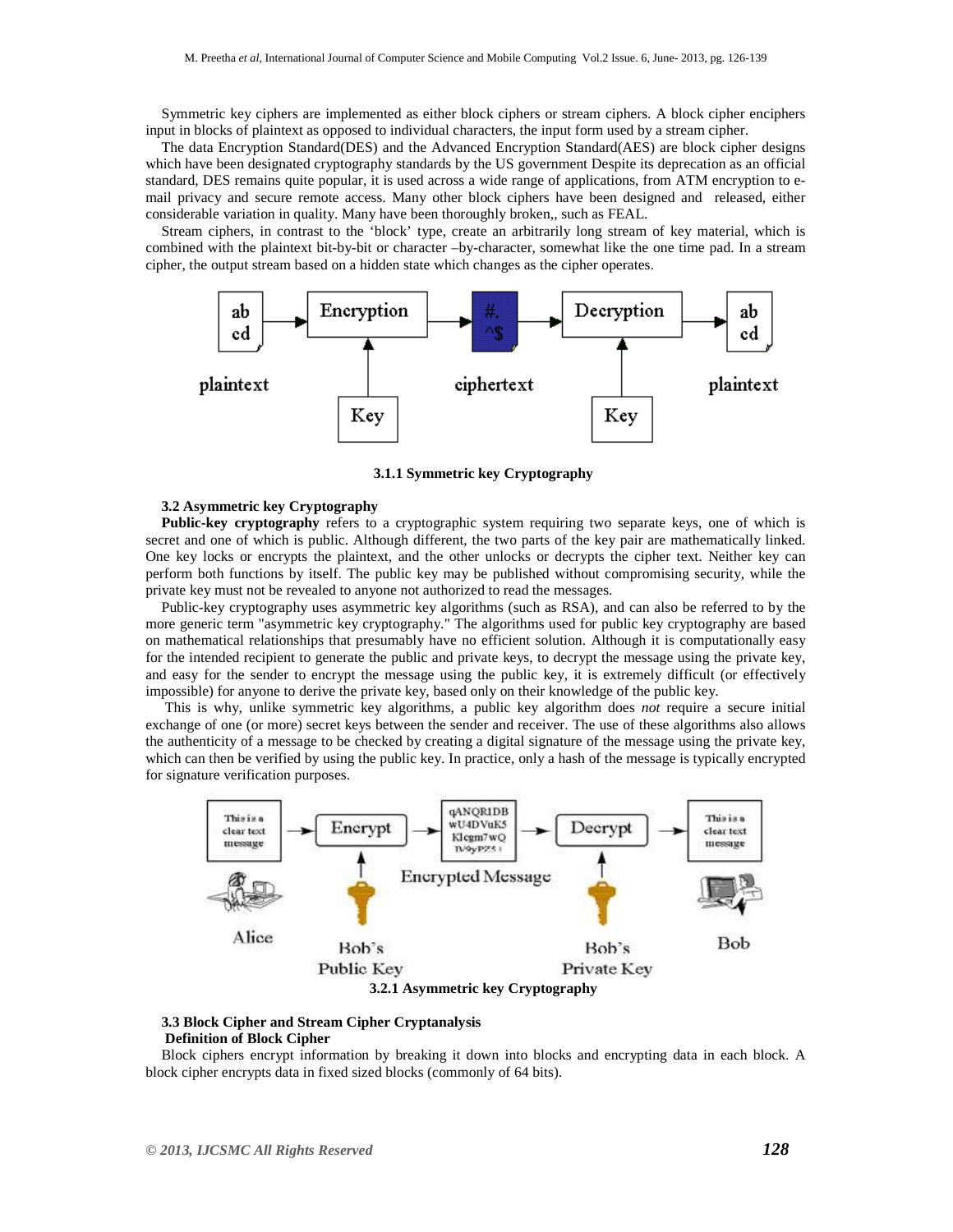

#### **3.3.1 Block Cipher**

#### **Definition of Stream Cipher**

 A stream cipher consists of a state machine that outputs at each state transition one bit of information. This stream of output bits is commonly called the running key. The state machine is nothing more than a pseudorandom number generator.



#### IV. **ALGORITHMS**

# **4.1 DES**

The Data Encryption Standard (DES) was developed in the 1970s by the National Bureau of Standards with the help of the National Security Agency. Its purpose is to provide a standard method for protecting sensitive commercial and unclassified data. IBM created the first draft of the algorithm, calling it LUCIFER. DES officially became a federal standard in November of 1976.

Fundamentally DES performs only two operations on its input, bit shifting, and bit substitution. The key controls exactly how this process works. By doing these operations repeatedly and in a non-linear manner you end up with a result which cannot be used to retrieve the original without the key. Those familiar with chaos theory should see a great deal of similarity to what DES does. By applying relatively simple operations repeatedly a system can achieve a state of near total randomness.

DES works on 64 bits of data at a time. Each 64 bits of data is iterated on from 1 to 16 times (16 is the DES standard). For each iteration a 48 bit subset of the 56 bit key is fed into the encryption block represented by the dashed rectangle above. Decryption is the inverse of the encryption process. The "F" module shown in the diagram is the heart of DES. It actually consists of several different transforms and non-linear substitutions. Consult one of the references in the bibliography for details.

Recent analysis has shown despite this controversy, that DES is well designed. DES is theoretically broken using Differential or Linear Cryptanalysis but in practise is unlikely to be a problem yet. Also rapid advances in computing speed though have rendered the 56 bit key susceptible to exhaustive key search, as predicted by Diffie & Hellman. Have demonstrated breaks:

- 1997 on a large network of computers in a few months

- 1998 on dedicated h/w (EFF) in a few days
- 1999 above combined in 22hrs!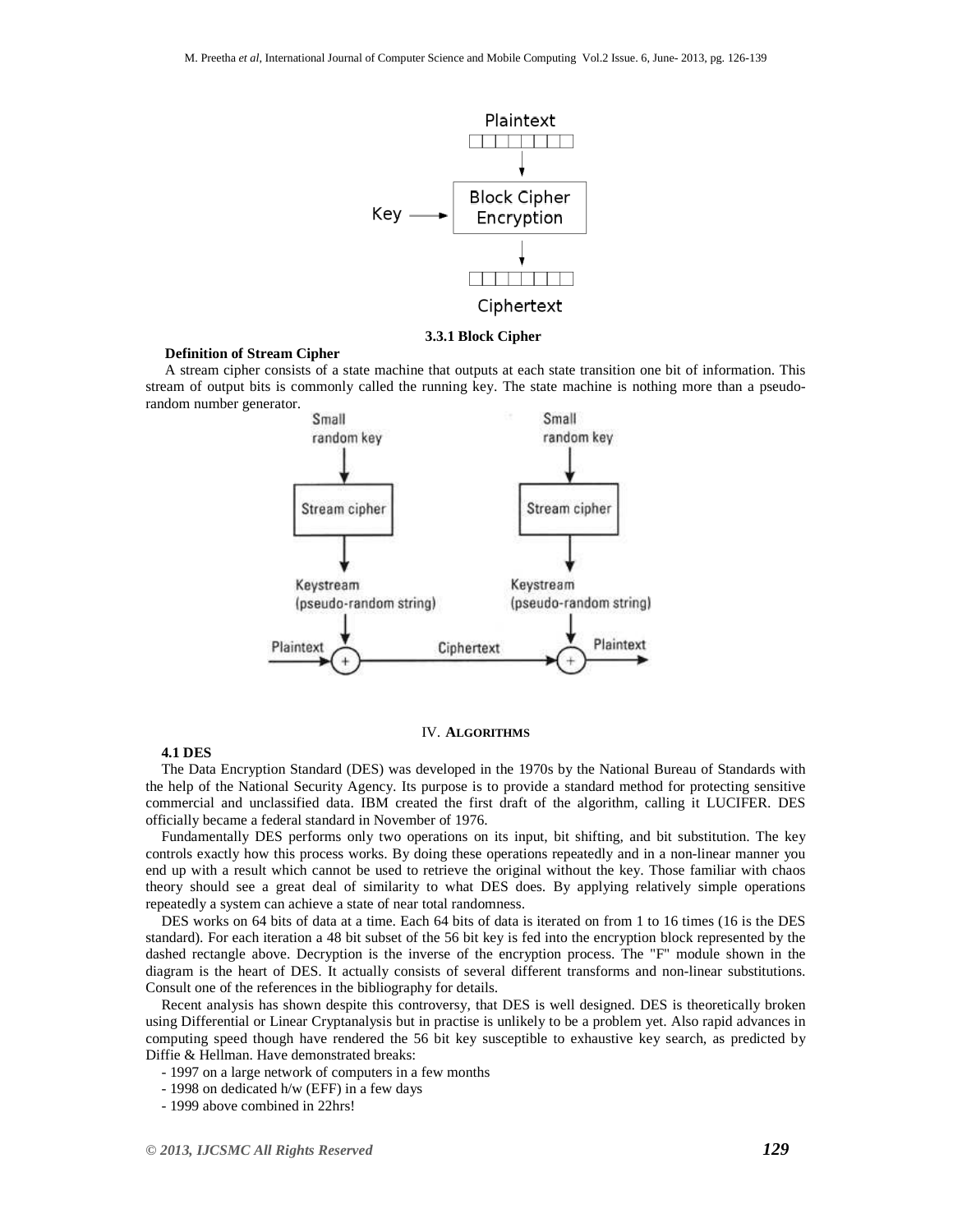#### **4.1.1 TRIPLE DES**

The potential vulnerability of DES to a brute-force attack, there has been considerable interest in finding an alternative. One approach is to design a complete new algorithm. Another alternative, which would preserve the existing investment in software and equipment, is to use multiple encryptions with DES and multiple keys.

#### **Encryption of more than one block**

As with all block ciphers, encryption and decryption of multiple blocks of data may be performed using a variety of modes of operation, which can generally be defined independently of the block cipher algorithm.

# **4.1.2 Triple DES Security**

In general, Triple DES with three independent keys (keying option 1) has a key length of 168 bits (three 56 bit DES keys), but due to the meet-in-the-middle attack, the effective security it provides is only 112 bits. Keying option 2 reduces the key size to 112 bits. However, this option is susceptible to certain chosen-plaintext or known-plaintext attacks, and thus, it is designated by NIST to have only 80 bits of security.

The best attack known on keying option 1 requires around  $2^{32}$  known plaintexts,  $2^{113}$  steps,  $2^{90}$  single DES encryptions, and 2<sup>88</sup> memories. This is not currently practical and NIST considers keying option 1 to be appropriate through 2030. If the attacker seeks to discover any one of many cryptographic keys, there is a memory-efficient attack which will discover one of  $2^{28}$  keys, given a handful of chosen plaintexts per key and around  $2^{84}$  encryption operations.

DES is now considered to be insecure for many applications. This is chiefly due to the 56-bit key size being too small.

#### **4.2 AES**

AES is based on a design principle known as a substitution-permutation network, and is fast in both software and hardware. Unlike its predecessor DES, AES does not use a Feistel network. AES is a fixed block size of 128 bits, and a key size of 128, 192, or 256 bits. By contrast, to that may be any multiple of 32 bits, both with a minimum of 128 and a maximum of 256 bits.

AES operates on a 4×4 column-major order matrix of bytes, termed the *state*, although some versions of Rijndael have a larger block size and have additional columns in the state. Most AES calculations are done in a special finite field.

The key size used for an AES cipher specifies the number of repetitions of transformation rounds that convert the input, called the plaintext, into the final output, called the cipher text.

For cryptographers, a cryptographic "break" is anything faster than a brute force—performing one trial decryption for each key (see Cryptanalysis). This includes results that are infeasible with current technology. The largest successful publicly known brute force attack against any block-cipher encryption was against a 64 bit RC5.

#### **4.3 BLOW FISH**

**Blowfish** is a keyed, symmetric block cipher, designed in 1993 by Bruce Schneier and included in a large number of cipher suites and encryption products. Blowfish provides a good encryption rate in software and no effective cryptanalysis of it has been found to date. However, the Advanced Encryption Standard now receives more attention.

Schneier designed Blowfish as a general-purpose algorithm, intended as an alternative to the ageing DES and free of the problems and constraints associated with other algorithms. At the time Blowfish was released, many other designs were proprietary, encumbered by patents or were commercial/government secrets.

Blowfish has a 64-bit block size and a variable key length from 32 bits up to 448 bits. It is a 16-round Feistel cipher and uses large key-dependent S-boxes.

Decryption is exactly the same as encryption, except that P1, P2,..., P18 are used in the reverse order. This is not so obvious because XOR is commutative and associative.

Because the P-array is 576 bits long, and the key bytes are XOR through all these 576 bits during the initialization, many implementations support key sizes up to 576 bits. While this is certainly possible, the 448 bits limit is here to ensure that every bit of every sub key depends on every bit of the key, as the last four values of the P-array don't affect every bit of the cipher text. This point should be taken in consideration for implementations with a different number of rounds, as even though it increases security against an exhaustive attack, it weakens the security guaranteed by the algorithm. And given the slow initialization of the cipher with each change of key, it is granted a natural protection against brute-force attacks, which doesn't really justify key sizes longer than 448 bits.

Blowfish was one of the first secure block ciphers not subject to any patents and therefore freely available for anyone to use. This benefit has contributed to its popularity in cryptographic software.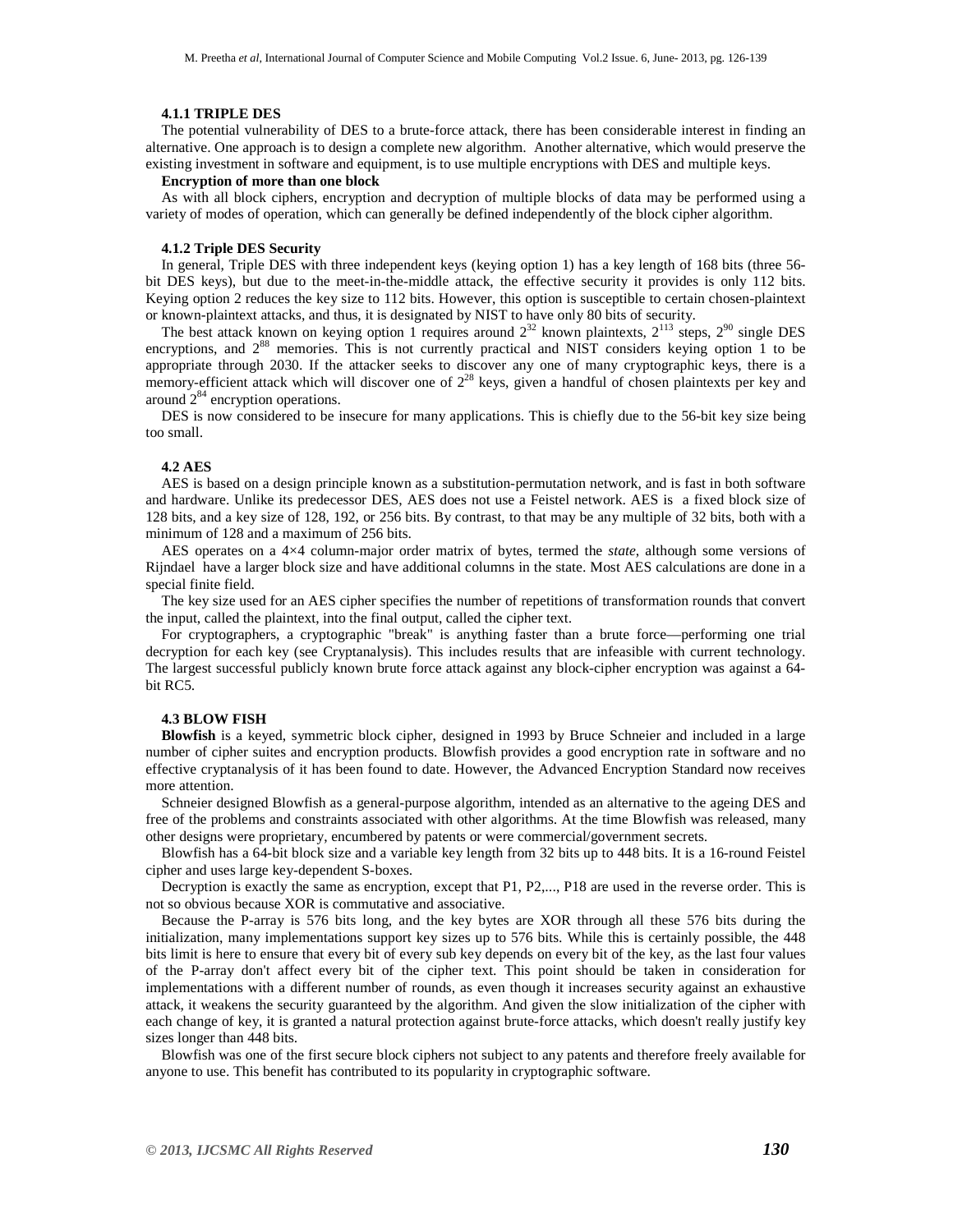# V. **PUBLIC KEY CRYPTOGRAPHY**

# **5.1 Introduction**

The RSA public key cryptosystem was invented by R. Rivest, A. Shamir and L.

Adleman. The RSA cryptosystem is based on the dramatic difference between the ease of finding large primes and the difficulty of factoring the product of two large prime numbers.

- RSA is a public key algorithm invented by Rivest, Shamir and Adleman. The key used for encryption is different from (but related to) the key used for decryption.
- The algorithm is based on modular exponentiation. Numbers e, d and N are chosen with the property that if A is a number less than N, then (Ae mod N)d mod  $N = A$ .
- This means that you can encrypt A with e and decrypt using d. Conversely you can encrypt using d and decrypt using e (though doing it this way round is usually referred to as signing and verification).
	- The pair of numbers (e,N) is known as the public key and can be published.
	- The pair of numbers  $(d,N)$  is known as the private key and must be kept secret.
- The number e is known as the public exponent, the number d is known as the private exponent, and N is known as the modulus. When talking of key lengths in connection with RSA, what is meant is the modulus length.
- An algorithm that uses different keys for encryption and decryption is said to be asymmetric.
- Anybody knowing the public key can use it to create encrypted messages, but only the owner of the secret key can decrypt them.
- Conversely the owner of the secret key can encrypt messages that can be decrypted by anybody with the public key. Anybody successfully decrypting such messages can be sure that only the owner of the secret key could have encrypted them. This fact is the basis of the digital signature technique.

#### **5.2 RSA Encryption**

Suppose Bob wishes to send a message (say 'm') to Alice. To encrypt the message using the RSA encryption scheme, Bob must obtain Alice's public key pair (e , n). The message to send must now be encrypted using this pair (e , n). However, the message 'm' must be represented as an integer in the interval [0, n-1]. To encrypt it, Bob simply computes the number 'c' where  $c = m \land e \mod n$ . Bob sends the cipher text c to Alice.

# **5.3 RSA Decryption**

To decrypt the cipher text c, Alice needs to use her own private key d (the decryption exponent) and the modulus n. simply computing the value of  $c \wedge d$  mod n yields back the decrypted message (m).

#### **5.4 Attacks against RSA**

Through the basic algorithm is secure, there are attacks on how RSA is implemented

1. Forward search attack: If message space is predictable, attacker can decrypt C simply by

Encrypting all possible messages until a match with C is obtained.

- 2. Common modulus attack: If everyone is given the same modulus  $\mu$ " but different (e,d) pair, then under certain conditions, it is possible to decrypt the message without d.
- 3. Low encryption exponents: When encrypting with low encryption exponents (e.g.,  $e = 3$ ) and small values of the *m*, (i.e.  $m < n1 / e$ ) the result of *me* is strictly less than the modulus *n*. In this case, cipher texts can be easily decrypted by taking the *e*th root of the cipher text over the integers.
- 4. RSA has the property that the product of two cipher texts is equal to the encryption of the product of the respective plaintexts. That is m1em2e=(m1m2)e(mod n) Because of this multiplicative property a chosen-cipher text attack is possible.

# **5.5 Key Generation Algorithm**

- 1. Generate two large random primes,  $p$  and  $q$ , of approximately equal size such that their product  $n = pq$ is of the required bit length, e.g. 1024 bits.
- 2. Compute  $n = pq$  and (phi)  $\varphi = (p-1)(q-1)$ .
- 3. Choose an integer  $e$ ,  $1 < e <$  phi, such that  $gcd(e, phi) = 1$ .
- 4. Compute the secret exponent *d*,  $1 < d <$  phi, such that ed  $\equiv 1 \pmod{\text{phi}}$ .
- 5. The public key is (n, e) and the private key (d, p, q). Keep all the values d, p, q and phi secret. [We prefer sometimes to write the private key as (n, d) because you need the value of n when using d.]
- n is known as the *modulus*.
- e is known as the *public exponent* or *encryption exponent* or just the *exponent*.
- d is known as the *secret exponent* or *decryption exponent*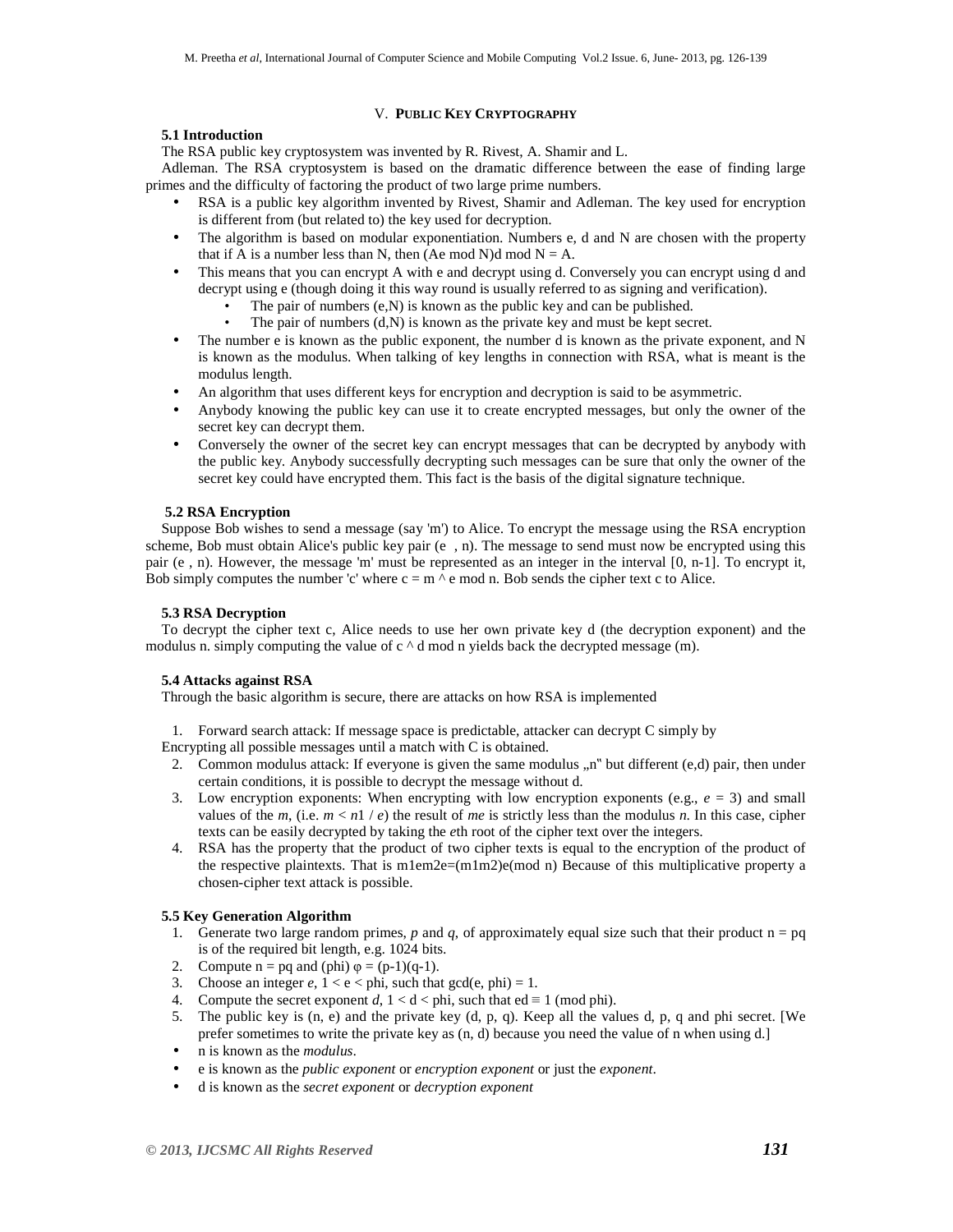#### **5.6 RSA ALGORITHM**

- 1. Choose two distinct prime numbers, *p* and *q*.
- 2. Let  $n = pq$ .
- 3. Let  $\varphi(pq) = (p-1)(q-1)$ . ( $\varphi$  is totient function).

.

- 4. Pick an integer *e* such that  $1 < e < \varphi(pq)$ , and *e* and  $\varphi(pq)$  share no divisors other than 1 (*e* and  $\varphi(pq)$ ) are coprime).
- 5. Find *d* which satisfies

*d* is a secret private key exponent.

1. The public key consists of *e* (often called public exponent) and *n*(often called modulus). The private key consists of *e* and *d* (private exponent).

The message *m* is encrypted using formula

Where  $c$  is the encrypted message. The encrypted message is decrypted using formula

Encryption and decryption formulas show how to encode and decode a single integer. Bigger (or different) pieces of information are encoded by converting them into (potentially large) integers first. As RSA is not particularly fast, it is usually only to encrypts the key of some faster algorithm. After RSA decrypts the key, this supplementary algorithm uses it to decrypt the rest of the message.

RSA algorithm is fundamentally based on the Euler theorem:

Where *a* and *n* are positive integers and *a* is a co-prime to *n*.

To break the algorithm from the mathematical side, one needs to solve the factoring problem (find the two prime numbers that, when multiplied, produce the given result). When the picked numbers are large enough, the problem cannot be easily solved by brute force and at least currently it also does not have easier analytic solution

#### . **Encryption**

Sender A does the following:-

- 1. Obtains the recipient B's public key (n, e).
- 2. Represents the plaintext message as a positive integer  $m, 1 < m < n$ .
- 3. Computes the cipher text  $c = m<sup>e</sup>$  mod n.
- 4. Sends the cipher text *c* to B.

#### **Decryption**

The plaintext message can be quickly recovered when the decryption key d, an inverse of e modulo  $(p-1)(q-1)$ is known. (Such an inverse exists since  $gcd(e,(p-1)(q-1))=1$ ). To see this, note that if d e  $\Box$  1 (mod (p-1)(q-1)), there is an integer k such that  $d e = 1 + k(p-1)(q-1)$ . It follows that.

$$
C^d = (M^e)^d = M^{de} = M^{1+k (p-1)(q-1)}
$$

By Fermat's theorem (assuming that  $gcd(M,p) = gcd(M,q) = 1$ , which holds except in rare cases, it follows that  $M^{p-1} \square 1 \pmod{p}$  and  $M^{q-1} \square 1 \pmod{q}$ , consequently.

 $C^d = M \cdot (M^{p-1) k (q-1)} \square M \cdot 1 \square M (mod p)$ 

and: $-C^d = M \cdot (M^{q-1) k (p-1)} \square M \cdot 1 \square M \pmod{q}$ 

Since  $gcd(p,q) = 1$ , it follows that:-

 $C^d \square M \pmod{pq}$ 

# **5.7 WORKING PRINCIPLES OF RSA ALGORITHM**

1. To generate the primes *p* and *q*, generate a random number of bit length b/2 where *b* is the required bit length of *n*; set the low bit (this ensures the number is odd) and set the *two* highest bits (this ensures that the high bit of *n* is also set); check if prime (use the *Rabin-Miller* test); if not, increment the number by two and check again until you find a prime. This is *p*. Repeat for *q* starting with a random integer of length b-b/2. If p<q, swop *p* and *q* (this only matters if you intend using the CRT form of the private key). In the extremely unlikely event that  $p = q$ , check your random number generator. Alternatively, instead of incrementing by 2, just generate another random number each time.

There are stricter rules in ANSI X9.31 to produce *strong primes* and other restrictions on *p* and *q* to minimize the possibility of known techniques being used against the algorithm. There is much argument about this topic. It is probably better just to use a longer key length.

2. In practice, common choices for *e* are 3, 17 and 65537 ( $2^{16}+1$ ). These are Fermat primes, sometimes referred to as F0, F2 and F4 respectively  $(Fx=2^{\alpha}(2^{\alpha}x)+1)$ . They are chosen because they make the modular exponentiation operation faster. Also, having chosen *e*, it is simpler to test whether gcd(e, p-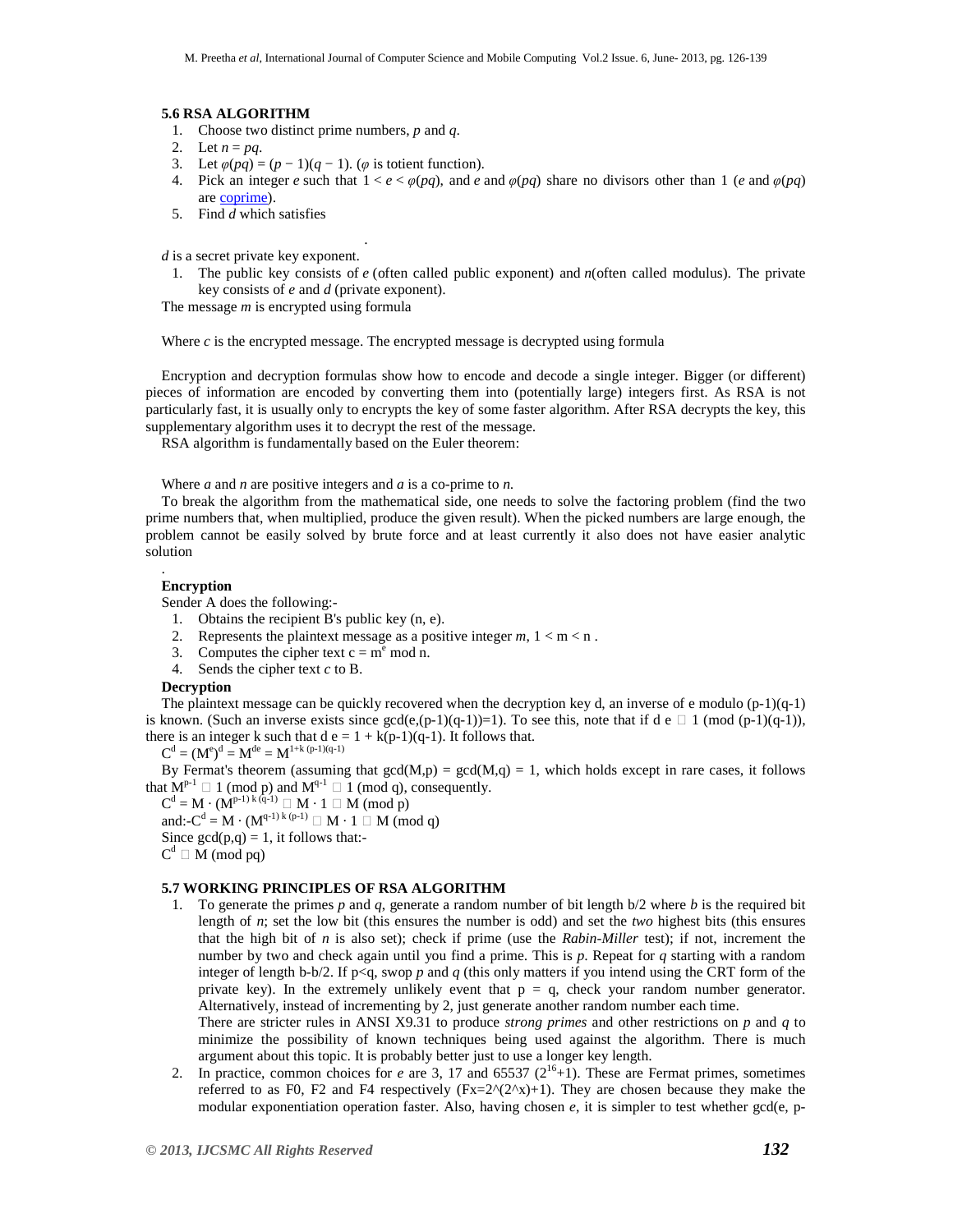1)=1 and gcd(e,  $q-1$ )=1 while generating and testing the primes in step 1. Values of *p* or *q* that fail this test can be rejected there and then. (Even better: if *e* is prime and greater than 2 then you can do the less-expensive test (p mod e)!=1 instead of  $gcd(p-1,e)=1$ .)

- 3. To compute the value for *d*, use the *Extended Euclidean Algorithm* to calculate  $d = e^{-1}$  mod phi, also written  $d = (1/e)$  mod phi. This is known as *modular inversion*. Note that this is not integer division. The modular inverse *d* is defined as the integer value such that ed = 1 mod phi. It only exists if *e* and *phi* have no common factors.
- 4. When representing the plaintext octets as the representative integer *m*, it is usual to add random padding characters to make the size of the integer *m* large and less susceptible to certain types of attack. If  $m = 0$  or 1 or n-1 there is no security as the cipher text has the same value. For more details on how to represent the plaintext octets as a suitable representative integer *m*, see PKCS#1 Scheme below or the reference itself [PKCS1]. It is important to make sure that  $m < n$  otherwise the algorithm will fail. This is usually done by making sure the first octet of m is equal to 0x00.
- 5. Decryption and signing are identical as far as the mathematics is concerned as both use the private key. Similarly, encryption and verification both use the same mathematical operation with the public key. That is, mathematically, for  $m < n$ ,
- $m = (m<sup>e</sup> mod n)<sup>d</sup> mod n = (m<sup>d</sup> mod n)<sup>e</sup> mod n$

However, note these important differences in implementation:-

- o The signature is derived from a message digest of the original information. The recipient will need to follow exactly the same process to derive the message digest, using an identical set of data.
- o The recommended methods for deriving the representative integers are different for encryption and signing (encryption involves random padding, but signing uses the same padding each time).
- 6. The original definition of RSA uses the Euler totient function  $\varphi(n) = (p-1)(q-1)$ . More recent standards use the *Charmichael function*  $\lambda(n) = \text{lcm}(p-1, q-1)$  instead.  $\lambda(n)$  is smaller than  $\varphi(n)$  and divides it. The value of d' computed by d' =  $e^{-1}$  mod  $\lambda(n)$  is usually different from that derived by  $d = e^{-1}$  mod  $\varphi(n)$ , but the end result is the same. Both d and d' will decrypt a message m<sup>e</sup> mod n and both will give the same signature value  $s = m^d \mod n = m^{d'} \mod n$ . To compute  $\lambda(n)$ , use the relation
- **7.**  $\lambda(n) = (p-1)(q-1) / gcd(p-1, q-1).$

# **5.8 Example of RSA encryption**

**Step 1**: Select primes  $p=11$ ,  $q=3$ . **Step 2:**  $n = pq = 11.3 = 33$ phi =  $(p-1)(q-1) = 10.2 = 20$ **Step 3**: Choose e=3 Check gcd(e,  $p-1$ ) = gcd(3, 10) = 1 (i.e. 3 and 10 have no common factors except 1), and check  $gcd(e, q-1) = gcd(3, 2) = 1$ therefore  $gcd(e, phi) = gcd(e, (p-1)(q-1)) = gcd(3, 20) = 1$ **Step 4:** Compute d such that  $ed \equiv 1 \pmod{phi}$ i.e. compute  $d = e-1$  mod phi = 3-1 mod 20 i.e. find a value for d such that phi divides (ed-1) i.e. find d such that 20 divides 3d-1. Simple testing  $(d = 1, 2, ...)$  gives  $d = 7$ Check: ed-1 =  $3.7 - 1 = 20$ , which is divisible by phi. **Step 5**: Public key =  $(n, e)$  = (33, 3) Private key =  $(n, d)$  = (33, 7). This is actually the smallest possible value for the modulus n for which the RSA Algorithm works. Now say we want to encrypt the message  $m = 7$ ,  $c =$  me mod  $n = 73 \text{ mod } 33 = 343 \text{ mod } 33 = 13$ . Hence the cipher text  $c = 13$ . **Step 6:** To check decryption we compute  $m' = cd \mod n = 137 \mod 33 = 7$ . Note that we don't have to calculate the full value of 13 to the power 7 here. We can Make use of the fact that  $a = bc \mod n = (b \mod n)$ .(c mod n) mod n so we can break down a potentially large number into its components and combine the results of easier, smaller calculations to calculate the final value. One way of calculating m' is as follows:  $m' = 137 \mod 33 = 13(3+3+1) \mod 33 = 133.133$ . 13 mod 33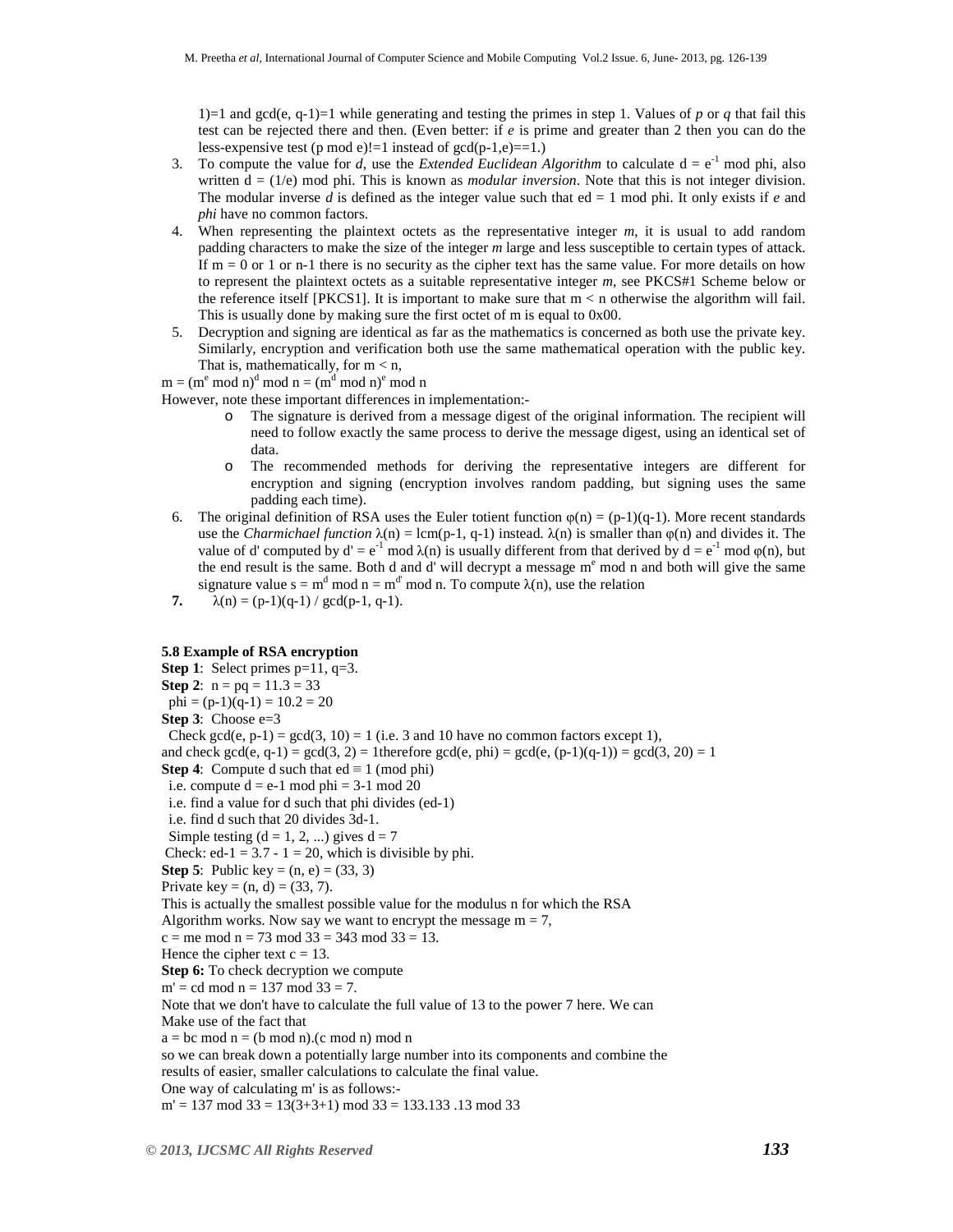$=(133 \mod 33)$ . (133 mod 33). (13 mod 33) mod 33 =(2197 mod 33).(2197 mod 33).(13 mod 33) mod 33  $=19.19.13 \text{ mod } 33 = 4693 \text{ mod } 33$  $=7$ Now if we calculate the cipher text c for all the possible values of m (0 to 32), we get m 0 1 2 3 4 5 6 7 8 9 10 11 12 13 14 15 16 c 0 1 8 27 31 26 18 13 17 3 10 11 12 19 5 9 4 m 17 18 19 20 21 22 23 24 25 26 27 28 29 30 31 32 c 29 24 28 14 21 22 23 30 16 20 15 7 2 6 25 32

Note that all 33 values of m (0 to 32) map to a unique code c in the same range in a sort of random manner. In this case we have nine values of m that map to the same value of c - these are known as unconcealed messages.  $m = 0$ , 1 and n-1 will always do this for any n, no matter how large. But in practice, higher values shouldn't be a problem when we use large values for n in the order of several hundred bits.

If we wanted to use this system to keep secrets, we could let  $A=2$ ,  $B=3$ , ...,  $Z=27$ . (We specifically avoid 0 and 1 here for the reason given above). Thus the plaintext message "HELLOWORLD" would be represented by the set of integers m1, m2, ...

(9,6,13,13,16,24,16,19,13,5)

Using our table above, we obtain cipher text integers c1, c2, ...

(3,18,19,19,4,30,4,28,19,26)

Remember that calculating me mod n is easy, but calculating the inverse c-e mod n is very difficult, well, for large n's anyway. However, if we can factor n into its prime factors p and q, the solution becomes easy again, even for large n's. Obviously, if we can get hold of the secret exponent d, the solution is easy, too.

# VI.**PROPOSED ALGORITHM**

# **6.1 OAEP**

Optimal Asymmetric Encryption Padding (OAEP) is a method for encoding messages developed by Mihir Bellare and Phil Rogaway . The technique of encoding a message with OAEP and then encrypting it with RSA is provably secure in the random oracle model. Informally, this means that if hash functions are truly random, then an adversary who can recover such a message must be able to break RSA.

An OAEP encoded message consists of a ``masked data'' string concatenated with a ``masked random number''. In the simplest form of OAEP, the masked data is formed by taking the XOR of the plaintext message *M* and the hash *G* of a random string *r*. The masked random number is the XOR of *r* with the hash *H* of the masked data. The input to the RSA encryption function is then

 $[M \Box G(r)] \Box \Box$   $[r \Box H(M \Box G(r))]$ 

Often, OAEP is used to encode small items such as keys. There are other variations on OAEP (differing only slightly from the above) that include a feature called ``plaintext-awareness''. This means that to construct a valid OAEP encoded message, an adversary must know the original plaintext. To accomplish this, the plaintext message M is first padded (for example, with a string of zeroes) before the masked data is formed. OAEP is supported in the ANSI X9.44, IEEE P1363 and SET standards.

The following notation will be used.

An octet is the eight-bit representation of an integer with the leftmost bit being the most significant bit; this integer is the value of the octet.

An octet string is an ordered sequence of octets, where the first octet is the leftmost.

GCD(a,b) greatest common divisor of the two nonnegative integers a and b

LCM(a,b) least common multiple of the two nonnegative integers a and b

bxc the real number x rounded down to the closest integer

dxe the real number x rounded up to the closest integer

XkY concatenation of octet strings X and Y

X \_ Y bitwise exclusive-or of octet strings X and Y

#### **6.2 Security properties**

The security of RSAES-OAEP depends on the security of the underlying RSA encryption and Decryption primitives, RSAEP and RSADP and the Security of the OAEP encoding method. The advantage of the technique that is generically known as OAEP (Optimal Asymmetric Encryption Padding) is that under one model of analysis -- the so-called random oracle model -- the security of RSAES-OAEP can be tightly related to the security of RSAEP/RSADP. This allows us to consider the security of RSAES-OAEP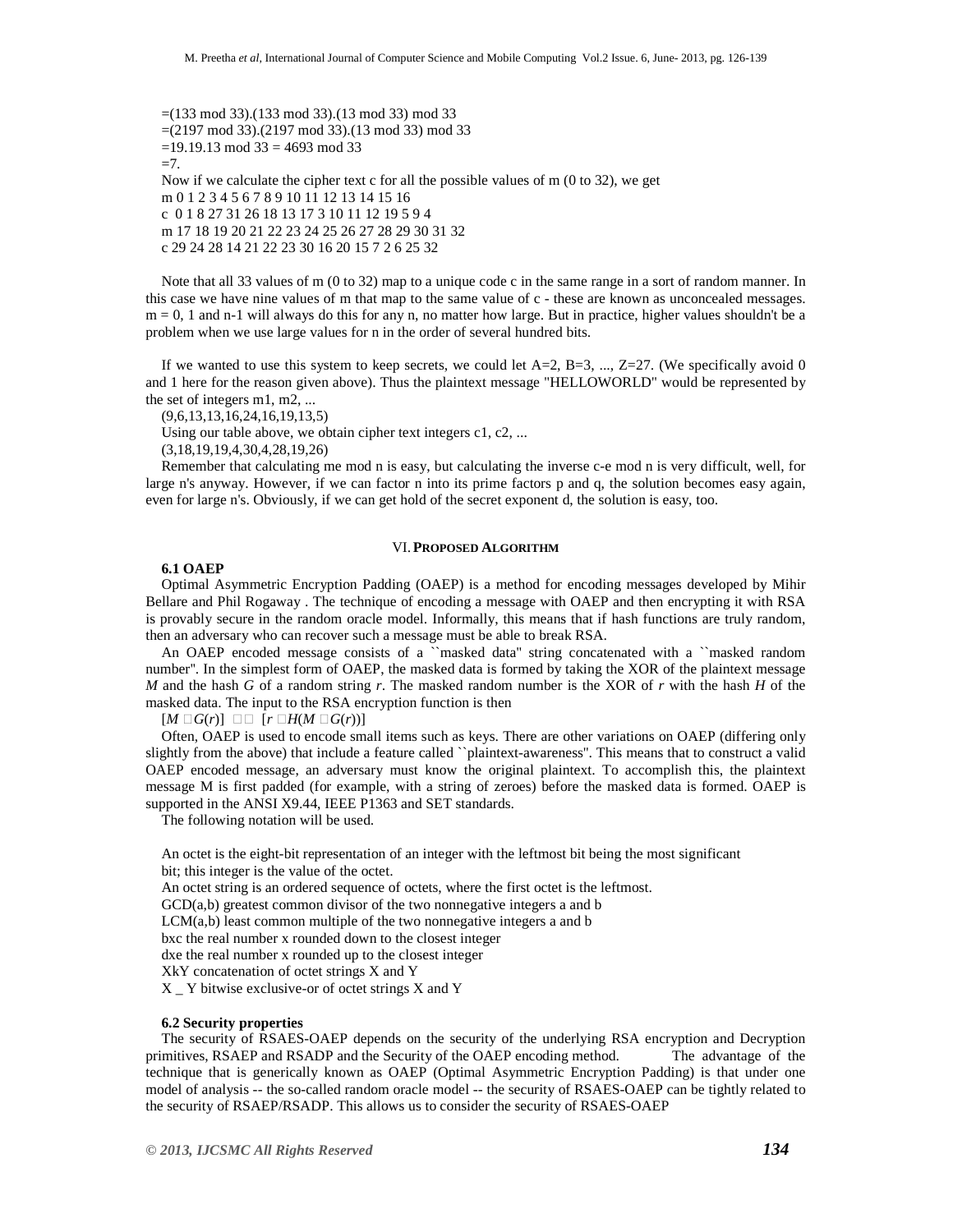RSA encryption and decryption primitive over the years many different researchers have considered the security of RSAEP/RSADP. Boneh gives an excellent survey of the main attacks which we summarize here. In some cases, the discussion of the private exponent d refers to the inverse of e mod  $(p - 1)(q - 1)$  as opposed to the alternative definition given in this document; knowledge of either is of course sufficient to compromise security.

1. Taking eth roots of c modulo n when the factorization of n is unknown.

This is an open problem and there are currently no practical techniques for achieving this when typical parameter choices are made. Although the RSA problem of taking eth roots modulo n is not known to be equivalent to factoring the modulus, factorization is the only method known for solving the problem in the general case. Boneh and Venkatesan have shown that if there is an algebraic reduction from factoring to eth roots in time T, then it is possible to factor in (roughly) time 2eT. This means that, for very small e (say, less than 64), if factoring is hard, then the problems are not equivalent (at least via algebraic reductions). For larger e (for instance,  $e = 216 + 1$ ), there still might be an efficient reduction. However, see further notes below for possible methods of determining the private key d, and hence solving the problem as well as factoring the modulus, when sufficient information about the private key is leaked.

2. Factoring n and then taking eth roots of c modulo n.

Trends in the effectiveness of factoring integers are carefully collated and scrutinized by the cryptographic community. Progress over past years has been gradual but steady. Under a variety of models it is possible to provide a range of predictions for the continued resistance of an RSA modulus n to a factoring attack .The most recent factorization of an RSA modulus was RSA-512, a 512-bit RSA modulus .It is possible to use this empirical evidence as a base point from which to make estimates for- 19the likely security of RSA module of different sizes. While there are a variety of comparisons available which sometimes offer divergent views, there seems to be a general consensus that the security offered by 1024-bit RSAEP/RSADP is roughly equivalent to that offered by 80-bit symmetric key cryptography in terms of computational effort1. Note that the user can freely choose appropriate parameter choices to give a level of protection appropriate to the user's own risk assessment and key lengths of 2048-bit and higher offer an increasingly significant margin for security. Recent proposals to use an opto-electronic device TWINKLE to speed up part of the factoring process are unlikely to have any significant impact at the recommended parameter choices today.

3. Two users sharing a common modulus.

Two users should never share the same modulus n, even if they use different encryption/Decryption exponent pairs. Systems that allow users to share moduli are using RSAEP/RSADP inappropriately.

4. Using a small private exponent d.

It may be tempting to use a small private exponent d for reasons of efficiency. A basic implementation of RSAEP/RSADP can be susceptible to attack if  $d < 10.292$ . It is conjectured that this might continue to be the case if  $d < n0.5$ . A small private exponent d should not be used.

5. Using a low public exponent e.

Some progress has been made [13] on exploiting the use of a low public exponent. While there is no particular attack within the context of RSAES-OAEP that compromises the security of the public exponent  $e = 3$ , more conservative users may prefer to use other public exponents such as  $e = 17$  or  $e = 216 + 1$  while still retaining a very competitive performance for encryption. Also, as noted further in Annex D.4.3.4 of IEEE Std 1363-2000 , a larger public exponent can provide an additional level of defense in the case that the underlying random number generation fails in an implementation of the OAEP method, undermining the security properties offered by that method.

6. Broadcasting the same message to multiple users.

It has been known for some time that it can be unsafe to broadcast the same message to different users if no padding or a very simple padding scheme is used. Application of allows improvements to this original work to be made. The application of EME-OAEP as the padding scheme prior to encryption is sufficient to resist these attacks.

7. Sending related messages to the same user.

For small e it can be possible to recover simply-related messages that are encrypted under the same publickey . Extensions showed some practical applications of this work when small amounts of random padding are used prior to encrypting with RSAEP. In an attack is described that applies to a case where the plaintext ends by sufficiently many zeroes, and two or more cipher texts corresponding to the same plaintext are available. The application of EME-OAEP as the padding scheme prior to encryption is sufficient to resist these attacks. 1Under an equivalent-cost analysis 1024-bit RSAEP/RSADP is viewed as offering greater security than 80-bit Symmetric key cryptography.

8. Using partial information about the private key d.

Given the dlog2 n/4e least significant bits of the private exponent d, it is possible to reconstruct all of d if  $\epsilon$  < p n . Furthermore, when a small exponent e is used, the most significant half of the bits of d can be leaked.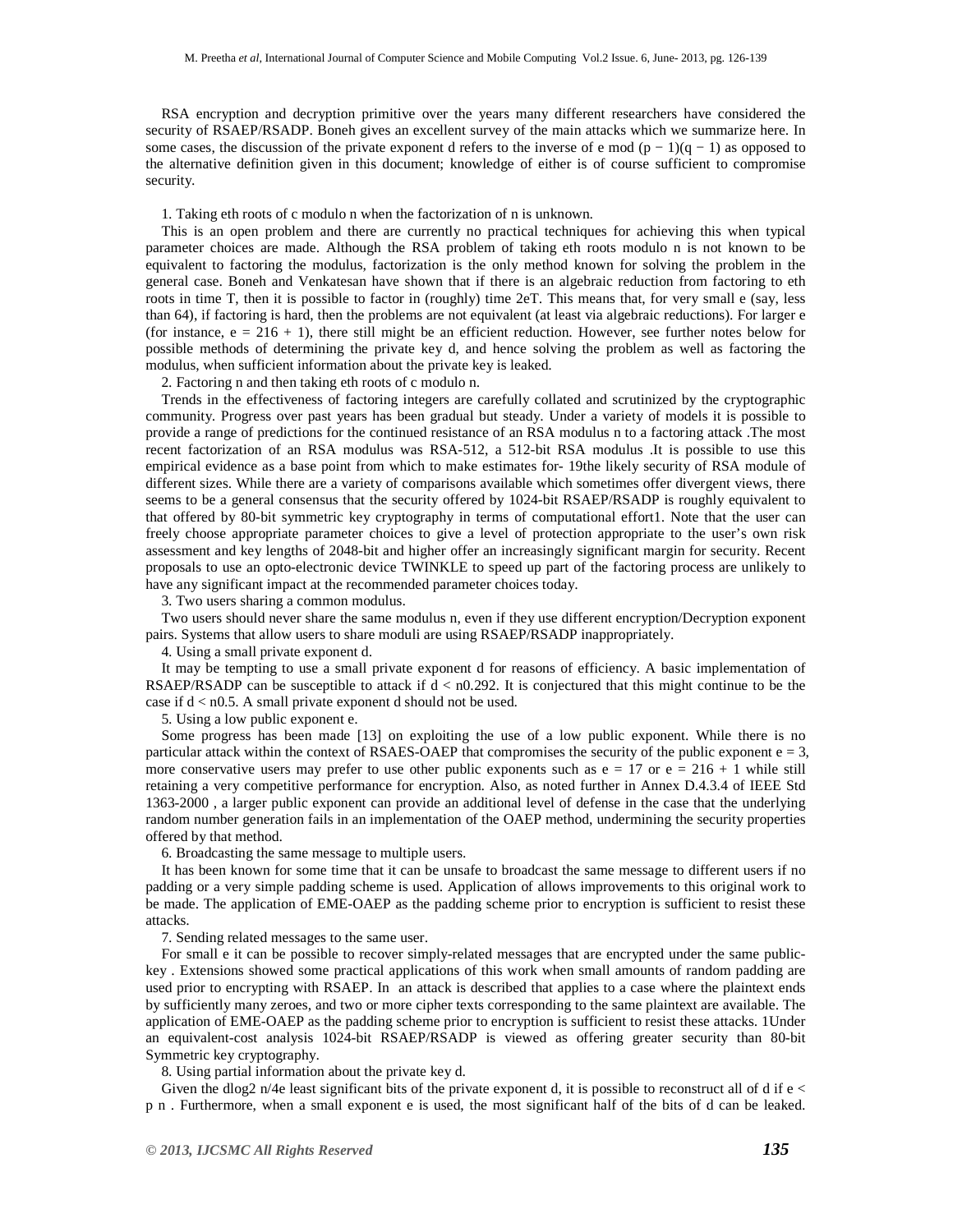Although determining the remaining bits is of course still difficult, if the private exponent is protected by symmetric encryption, knowledge of the most significant half of the bits of d may facilitate a known-plaintext attack on the symmetric Encryption method. Accordingly, it is essential that the remaining bits of the private key d Should be well protected.

9. Using partial information about the factors p, q.

Given the dlog2n/4e least significant bits of p (resp. q) or the dlog2n/4e most significant bits of p (resp. q), one can efficiently factor n . The entirety of the secret primes p and q should be protected. It is generally accepted that when RSAEP is used with appropriate parameter choices and coupled with a secure padding scheme like OAEP, then the most effective attack is to factor the modulus n.

Under this assumption we can relate the security of RSAES-OAEP to the effort required to factor the underlying modulus of different sizes. A crude estimate for the increased computing resources required beyond that for factoring RSA-512can be derived for different sizes of RSA moduli. For 1024-bit RSA moduli, the factor increasing computational power is estimated as  $7 \times 106$  while for 2048-bit RSA the estimate is 9  $\times$ 1015.Increases in computing power might be accounted for by some combination of the use of more machines, increasingly powerful machines, or more calendar time. The calendar time required for the factorization of RSA-512 was 3.7 months. Other issues like the cost and availability of memory may also figure in deriving predictions for the future security of RSAEP/RSADP reasons to call the security of RSAES-OAEP in question. Luckily, this is not the case; RSAES-OAEP

Basic techniques to avoid implementation weaknesses

The analytical securities of RSAEP/RSADP along with RSAES-OAEP have been considered in previous section. However we still need to implement RSAES-OAEP securely.

It is possible that weaknesses could be introduced when writing RSAES-OAEP as a component of an application, or when running an application from which so-called side-channel information can be deduced. Within an engineering environment, implementation errors can be virtually eliminated by adopting good product design and engineering practices. Adequate testing and product management throughout the development cycle are essential. With regards to running an application using RSAES-OAEP, protection of all private key information, secure memory management, and secure error handling are all needed. Issues like the source of random numbers are, of course, fundamental to the security of the implementation. Over recent years there have been several proposals to break cryptosystems by utilizing so-called side-channel information. Examples include timing attacks, power analysis , and fault analysis .Implementations of RSAES-OAEP can be made resistant to timing attacks and power analysis by ensuring that all the steps in the computation of a private key operation take the same amount of time or consume the same amount of power .A more elegant approach to providing resistance to timing attacks is to use blinding as suggested by Ronald L. Rivest.

#### **6.3 Optimal asymmetric encryption padding**

In cryptography, **Optimal Asymmetric Encryption Padding** (**OAEP**) is a padding scheme often used together with RSA encryption. OAEP was introduced by Bellare and Rogaway.

The OAEP algorithm is a form of Feistel network which uses a pair of random oracles G and H to process

the plaintext prior to asymmetric encryption. When combined with any secure trapdoor one-way permutation  $J$ , this processing is proved in the random oracle model to result in a combined scheme which is semantically secure under chosen plaintext attack. When implemented with certain trapdoor permutations, OAEP is also proved secure against chosen cipher text attack. OAEP can be used to build an all-or-nothing transform.

OAEP satisfies the following two goals:

- 1. Add an element of randomness which can be used to convert a deterministic encryption scheme into a probabilistic scheme.
- 2. Prevent partial decryption of cipher texts (or other information leakage) by ensuring that an adversary cannot recover any portion of the plaintext without being able to invert the trapdoor one-way permutation  $J$ .

The original version of OAEP (Bellare/Rogaway, 1994) showed a form of "plaintext awareness" in the random oracle model when OAEP is used with any trapdoor permutation. Subsequent results contradicted this claim, showing that OAEP was only IND-CCA1 secure. However, the original scheme was proved in the random oracle model to be IND-CCA2 secure when OAEP is used with the RSA permutation using standard encryption exponents, as in the case of RSA-OAEP. An improved scheme that works with any trapdoor oneway permutation was offered by Victor Shoup to solve this problem. More recent work has shown that in the standard model, that it is impossible to prove the IND-CCA2 security of RSA-OAEP under the assumed hardness of the RSA problem.

To encode,

- 1. Messages are padded with  $k_1$  zeros to be  $n k_0$  bits in length.
- 2. *r* is a random  $k_0$ -bit string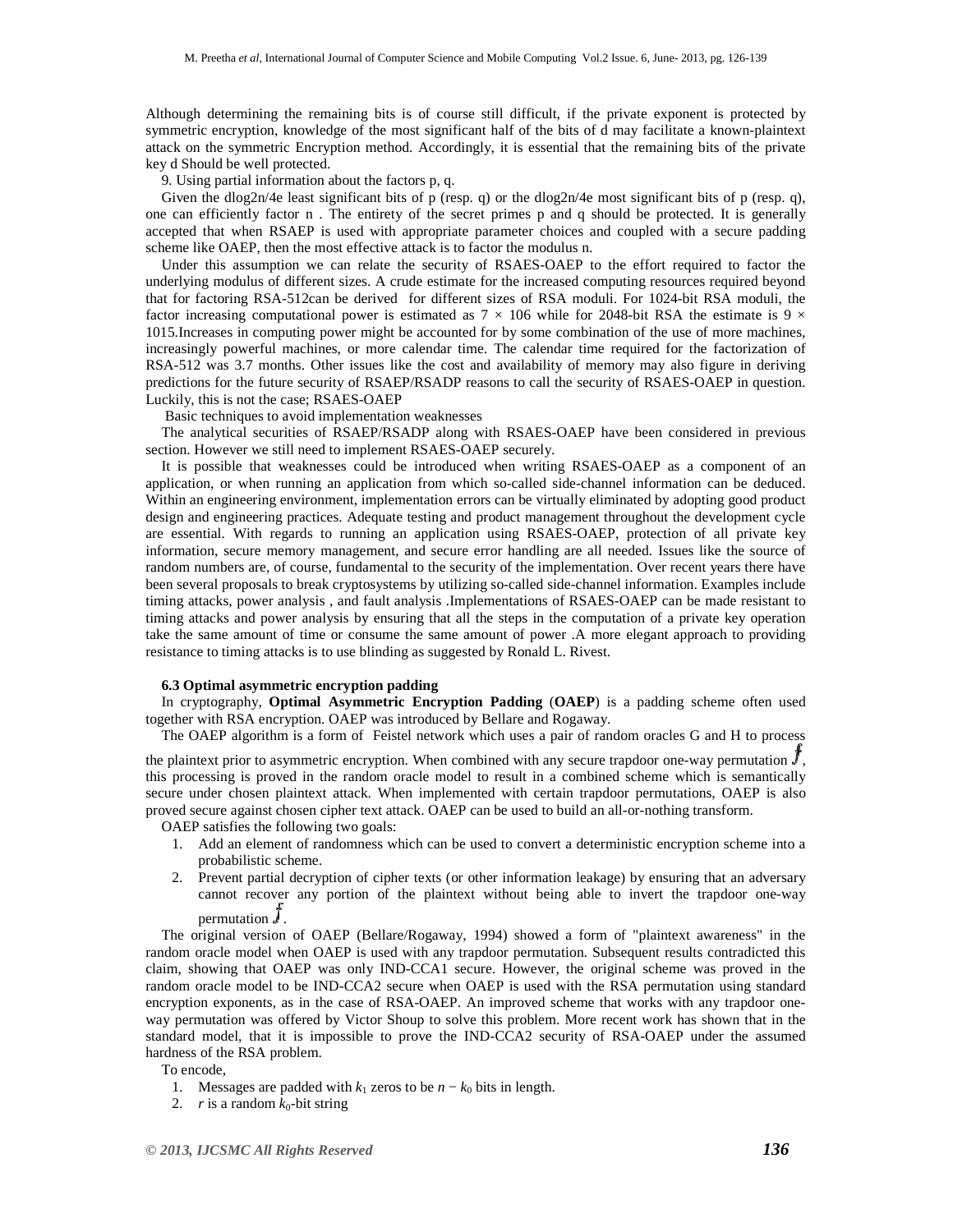- 3. *G* expands the  $k_0$  bits of *r* to  $n k_0$  bits.
- 4.  $X = m00..0 \oplus G(r)$
- 5. *H* reduces the  $n k_0$  bits of *X* to  $k_0$  bits.
- 6.  $Y = r \bigoplus H(X)$
- 7. The output is *X* || *Y* where *X* is shown in the diagram as the leftmost block and *Y* as the rightmost block.

To decode,

- 1. recover the random string as  $r = Y \bigoplus H(X)$
- 2. Recover the message as  $m00.0 = X \oplus G(r)$

The "all-or-nothing" security is from the fact that to recover m, you must recover the entire X and the entire Y; X is required to recover r from Y, and r is required to recover m from X. Since any changed bit of a cryptographic hash completely changes the result, the entire X, and the entire Y must both be completely recovered.

# **6.4 Implementation of RSA Algorithm**

**Step 1:** Create p & q **Step 2:** Calculate N=p\*q **Step 3:** Calculate  $N1=(p-1)(q-1)$ **Step 4:** Select Encryption E=D.ModInverese(N1) **Step 5:** Select Decryption D=Choose 256 bits of random number **Step 6: Calculate OAEP Padding**  m=Give any value (random number) **Step 7:** padding=m-plaintext length Padded message M bit length of m k=give a value (random number) Create new random variable r of k bits **Step 8:** Create G(r) which m bit integer from r bit integer Gofr=r.shiftleft(m-k) **Step 9:** Create p1 & p2  $p1=M.xor(gofr)$  $Hofp1=p1.shiftright(k-m)$  $P2 = Hofp1.xor(r)$ **Step 10:** plain=Concatenate p1 and p2 **Step 11: Decryption (OAEP)**   $r=(p1.shiftriplet(k-m)).xor(p2)$ M=(r.shiftleft(m-k)).xor(p1) Plaintext=M.shiftright(padding) **Step 12: Encryption**  Cipher=plain.modpow(E,N) **Step 13: Decryption**   $Plaintext = Cipher.modpow(D,N)$ OAEP Decryption (p1,p2) Step 14: Plaintext=Plain.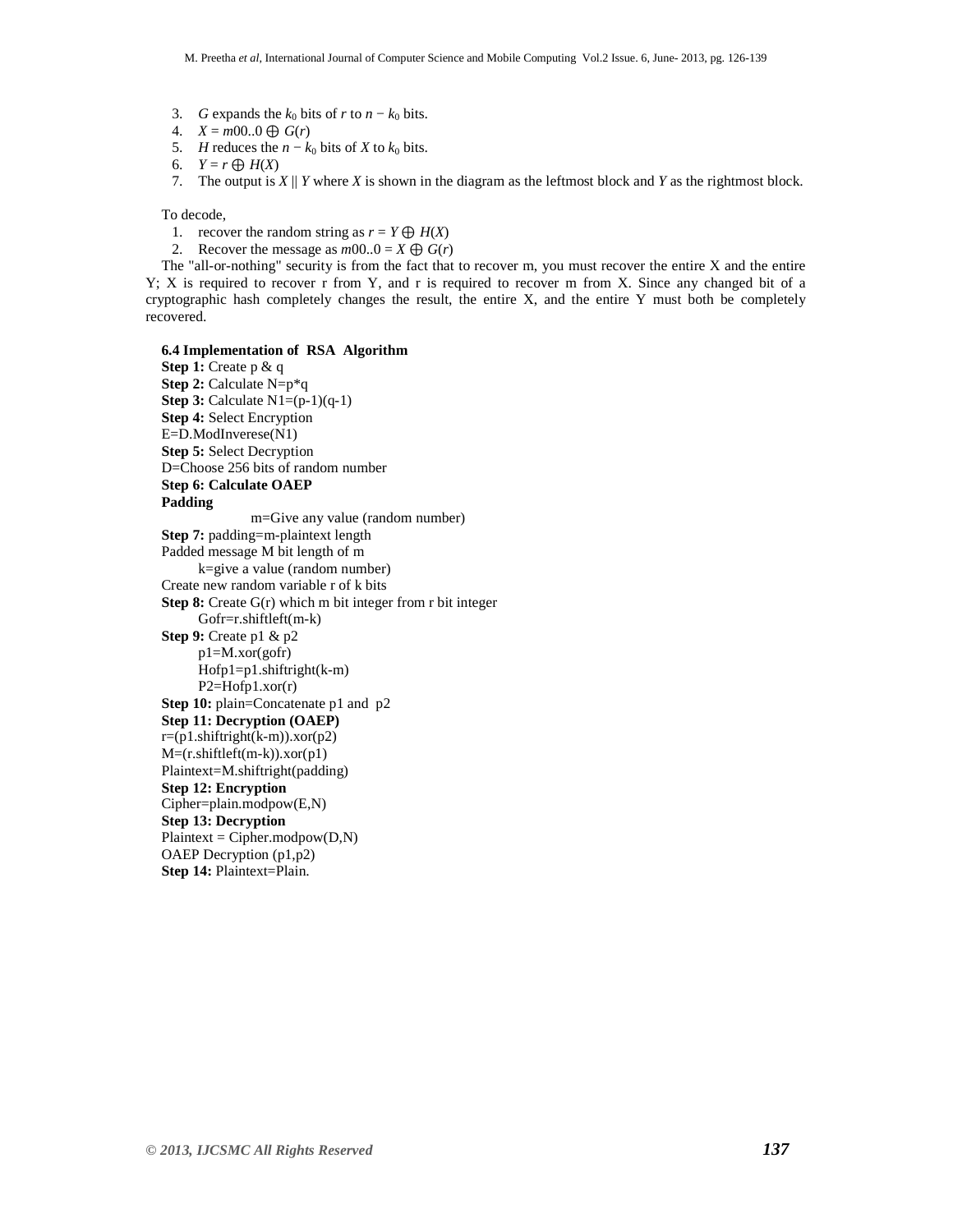# VII. **RESULT AND DISCUSSION**

RSA and RSA-OAEP are implemented in java. These algorithms are tested by different file size and calculate the encryption and decryption times. The results are tabulated as follows

# **7.1 RSA-OAEP encryption decryption**

| Input Size | Encryption   | Decryption | <b>Total Time</b> |
|------------|--------------|------------|-------------------|
|            | Time         | Time       |                   |
| 14kb       | 10           | 52         | 62                |
| 24kb       | 13           | 61         | 74                |
| 30kb       | 16           | 66         | 82                |
| 39kb       | רו           | 101        | 118               |
| 62kb       | $\mathbf{r}$ | 142        | 159               |

| Input Size(kb) | Encryption | Decryption | <b>Total Time</b> |
|----------------|------------|------------|-------------------|
|                | Time       | Time       |                   |
| 14kb           | 15         | 63         | 78                |
| 24kb           | 16         | 76         | 92                |
| 30kb           | 15         | 78         | 93                |
| 39kb           | 15         | 170        | 185               |
| 62kb           | 16         | 190        | 206               |



# 7.2 RSA AND RSA – OAEP ENCRYPTION DECRYPTION

When comparing with RSA, RSA – OAEP algorithm requires more time for encryption decryption. Whereas RSA-OAEP is more secured cryptography algorithm than RSA, because RSA –OEAP includes OAEP concept, which is more difficulty for the intruder to find the plain text from the encrypted message. So it is finalized that RSA –OAEP is secured encryption and decryption algorithm.